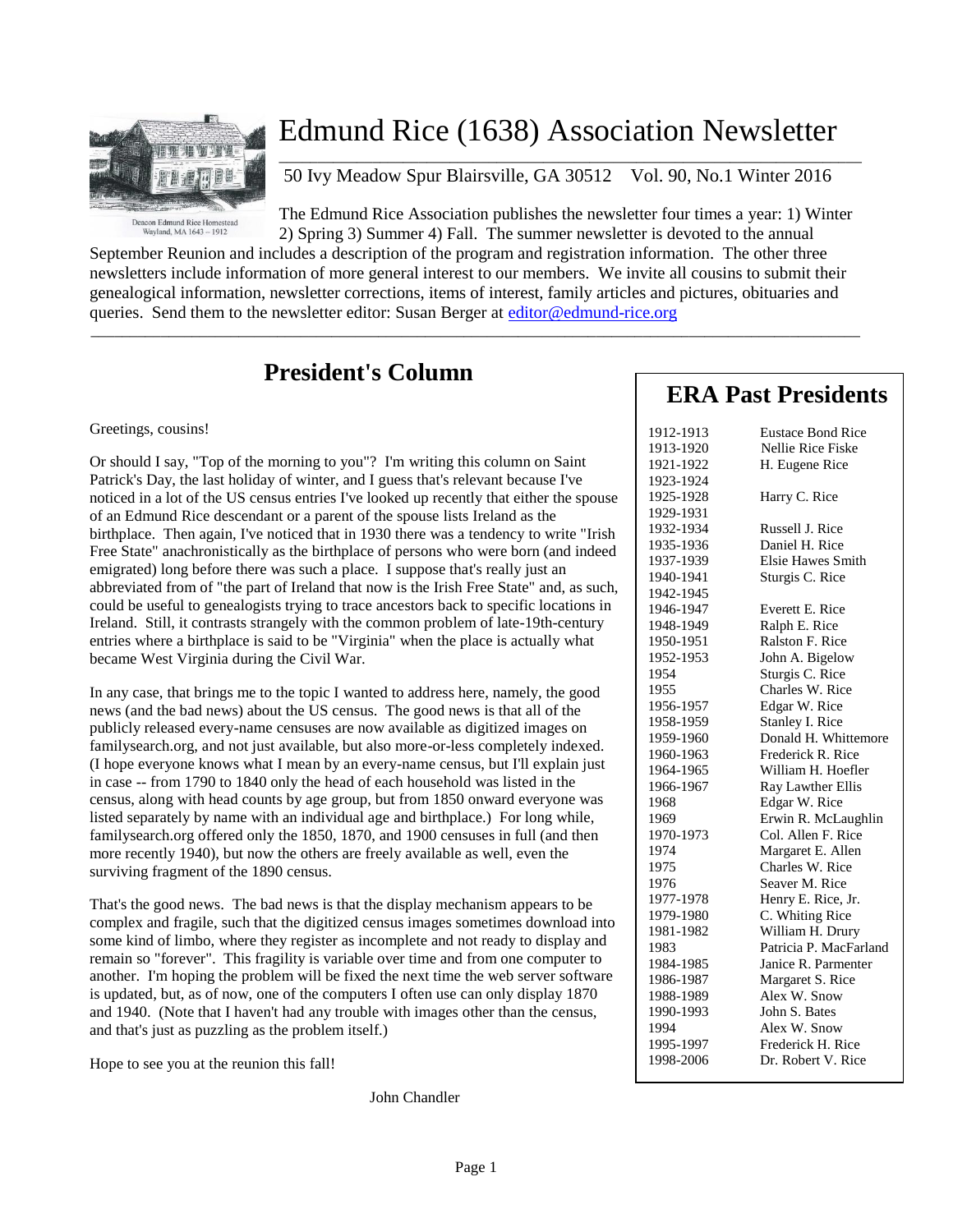## **Edmund Rice (1638) Association Newsletter**

**Send your articles, newsletter corrections, member news, your children or grandchildren's births, obituaries, family items of interest and any queries etc. to the newsletter editor**:

Susan R. Berger email: [editor@edmund-rice.org](mailto:editor@edmund-rice.org)

### **Membership**

The Edmund Rice (1638) Association, Inc. is governed by a Board of Directors, of at least five members, elected at the annual reunion and meeting, usually held on a weekend in September.

Descendants of Edmund Rice were holding reunions as early as 1851, but it was not until 1912 that the Association was formed and officers elected. Incorporation under Massachusetts law took place in 1934.

Membership is open to anyone who claims to be a lineal descendant of Edmund Rice. Rigorous proof is not required and many members have been able to ascertain their pedigree only after access to the books and files of other members. Spouses are also eligible for membership.

| Annual dues, payable September 1, are: |  |
|----------------------------------------|--|
|                                        |  |
| Renewals:                              |  |
| Under 80 years of age\$ 15.00          |  |
|                                        |  |
| Life membership\$200.00                |  |
| (single payment)                       |  |

**Checks Payable to**: EDMUND RICE (1638) ASSN., INC.

#### **Membership Mailing Address:**

Susan R. Berger 50 Ivy Meadow Spur Blairsville, GA 30512

#### **Membership Email Address:**

*[srberger@bellsouth.net](mailto:srberger@bellsouth.net)*

#### **Address Corrections**:

The Post Office now forwards mail for 12 months if a member has submitted a forwarding address to the post office. The post office also returns the forwarding address to the association for a .75 fee. If a member has no forwarding address or 12 months forwarding has expired the post office returns the mail. Return postage and re-mailing postage costs the Association nearly \$1.75 per copy.

*Your help with this is greatly appreciated.*

| <b>Inside This Issue</b> |      |  |
|--------------------------|------|--|
| Officers/Directors       | p. 3 |  |
| In Memory                | p. 4 |  |
| <b>Lost Members</b>      | p. 4 |  |
| New Members              | p. 4 |  |
| In Celebration           | p. 4 |  |
| <b>ERA</b> Database      | p. 5 |  |
| When did Edmund Rice     |      |  |
| Arrive in America        | p. 6 |  |
| Marriage of Mary Rice to |      |  |
| <b>Thomas Axtell</b>     | p. 8 |  |
| <b>Books for Sale</b>    | p.11 |  |
| Membership Form p.12     |      |  |
|                          |      |  |

#### **EDITOR'S COLUMN**

I must apologize for getting this edition out so late but unforeseen circumstances (our house flooding and loss of internet service for a time) prevented me from getting it created and processed on time.

All is well now and I'm getting back on schedule. I will be mailing out the spring newsletter issue very soon after you receive this one.

I'm so very sorry!!

Susan Berger

## Website

Edmund Rice (1638) Association *info@edmund-rice.org*

**2014 - 2015 Officers www.edmund-rice.org**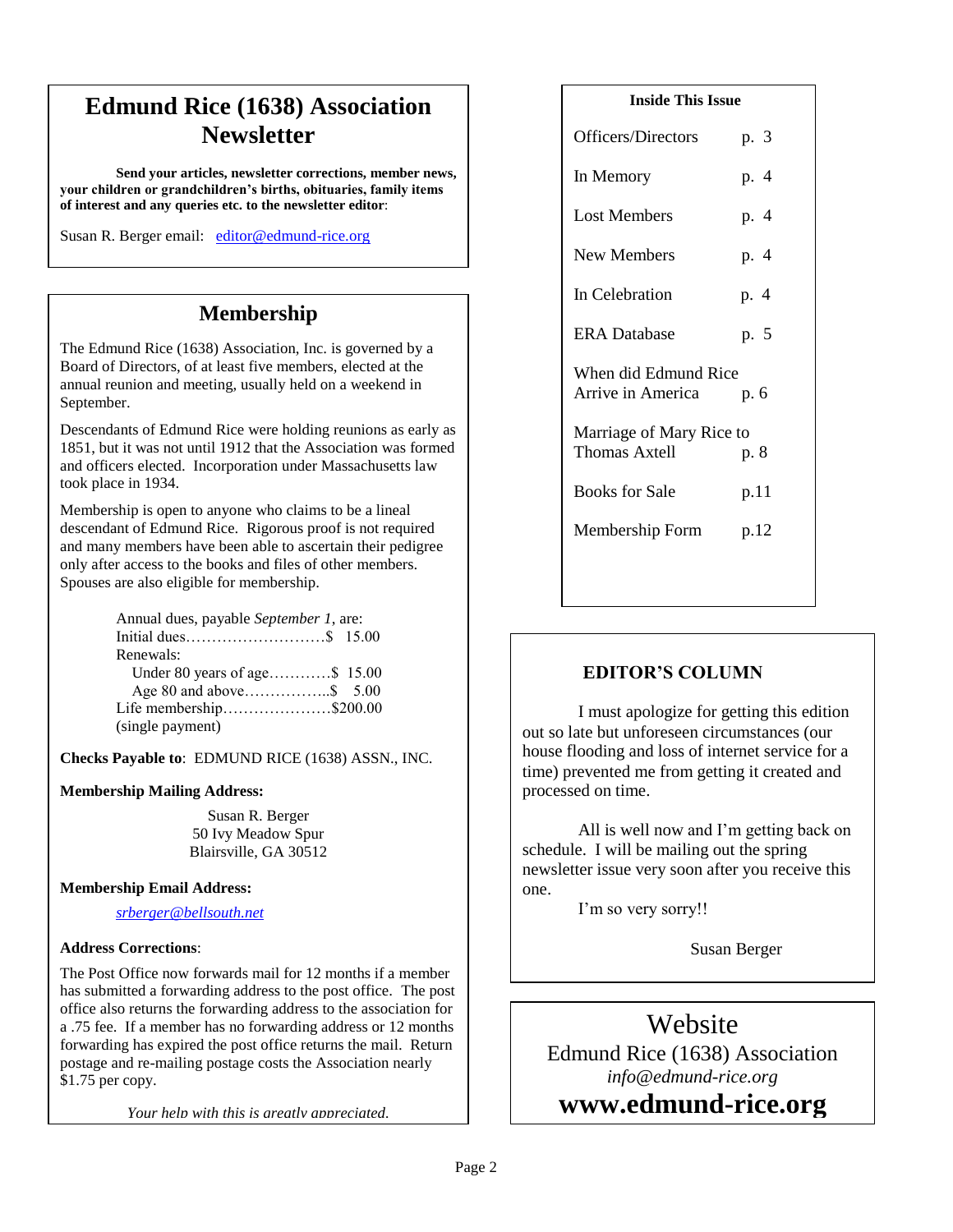### **2015 – 2016 Officers**

**President, John F. Chandler** 183 Prospect Hill Rd., Harvard, MA 01451 *[john.chandler@alum.mit.edu](mailto:john.chandler@alum.mit.edu)* 

**Vice President, George L. Rice** 940 Old Post Rd., Cotuit, MA 02635 *(508) 428-3243* [grice99@hotmail.com](mailto:grice99@hotmail.com)

**Treasurer & Book Custodian, Michael A. Rice** 201 Old Post Road, Wakefield, RI 02879 [rice@uri.edu](mailto:rice@uri.edu)

**Recording Secretary, Kathleen H. Bond** 31 Billings Rd No. Stonington, CT 06359 [bond\\_k@mitchell.edu](mailto:bond_k@mitchell.edu)

**Historian, George W. King** 4216 Exbury Ln Williamsburg, VA 23188 [gking5@cox.net](mailto:gking5@cox.net)

**Membership, Susan R. Berger** 50 Ivy Meadow Spur Blairsville, GA 30512 (706) 781-3656 *[srberger@bellsouth.net](mailto:srberger@bellsouth.net)*

 **DNA Project, Dr. Robert V Rice** 12A Woodview Drive, Falmouth, MA 02540 (508) 548-4960 [rvbarre@verizon.net](mailto:rvbarre@verizon.net)

### **2015 – 2016 Directors**

**Newsletter Editor, Susan R. Berger** 50 Ivy Meadow Spur Blairsville, GA 30512 [editor@edmund-rice.org](mailto:editor@edmund-rice.org)

**Dale C. Gunn,** [dcgunn@gmail.com](mailto:dcgunn@gmail.com)

**Beth McAleer,** [mcaleerb@bc.edu](mailto:mcaleerb@bc.edu)

**Brian C Rice**, [bchar.rice@hotmail.com](mailto:bchar.rice@hotmail.com)

**William S. Rice,** [svmyosotis@msn.com](mailto:svmyosotis@msn.com)

**Timothy L. Sanford,** [timothy.l.sanford@sympatico,ca](mailto:timothy.l.sanford@sympatico,ca)

**Wendolin E. Wesen**, [crwesen@aol.com](mailto:crwesen@aol.com)

**Ruth M. Brown***, DIRECTOR EMERITA*

EDMUND RICE (1638) ASSOCIATION NEWSLETTER Published Winter, Spring, Summer and Fall by the Edmund Rice (1638) Association 50 Ivy Meadow Spur Blairsville, GA 30512

The Edmund Rice (1638) Association 183 Prospect Hill Rd Harvard, MA 01451 was established in 1851 and incorporated in 1934 to encourage antiquarian, genealogical, and historical research concerning the ancestors and descendants of Edmund Rice who settled in Sudbury, Massachusetts in 1638, and to promote fellowship among its members and friends.

\_\_\_\_\_\_\_\_\_\_\_\_\_\_\_\_\_\_\_\_\_\_\_\_\_\_\_\_\_\_\_\_\_\_\_\_\_\_\_\_\_\_\_\_\_\_\_\_\_\_\_\_\_\_\_\_\_\_\_\_\_\_\_\_\_\_\_

The Association is an educational, non-profit organization recognized under section  $501(c)$  (3) of the Internal Revenue Code.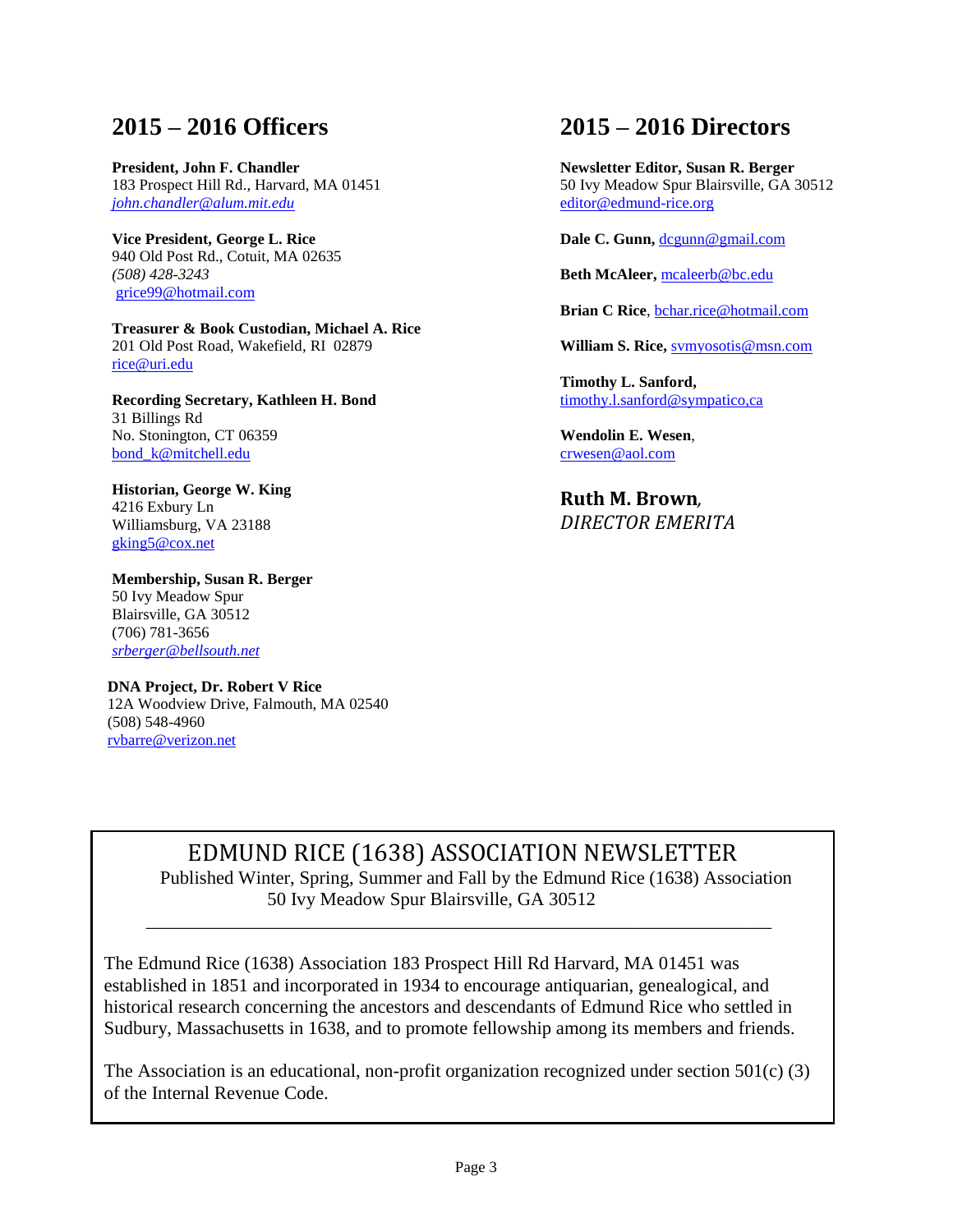## *Memorial Gifts*

Consider donating to the Edmund Rice Association in memory of a loved one

**IN MEMORY** Please join me in saying a final goodbye to: Stanley Everett Rice son of Christine Stevens and Henry Ellsworth Rice Jr., brother of ERA member JoAnne Rice of Calgary Canada. Stanley died on in Florida November 3, 1993.

**LOST MEMBERS** Several of the newsletters have been returned as undeliverable for the following members Dudley Titus, Carol B. Pobst and Phoebe Ann Glaze. If you know them please ask them to contact me with their new address and phone number.

### **NEW MEMBERS**

| Jacquelyn Ruiz  | Susan Woodfor d | Marcia Sanford | Christopher S Proctor       |
|-----------------|-----------------|----------------|-----------------------------|
| Julie A Proctor | Suzanne Swanson | John Van Hoose | Donald S. & Carol J. Nelson |

## **NEW LIFE MEMBER**

Mildred T. Rice

## **MEMBERS MAKING ADDITIONAL CONTRIBUTIONS**

| Ellen M. Blanchard | Dorothy J. Wells | <b>Stephen Bergstrom</b> | Donald Stewart Nelson |
|--------------------|------------------|--------------------------|-----------------------|
|                    |                  |                          |                       |

## **IN CELEBRATION**

#### "HAPPY BIRTHDAY TO YOU" – "HAPPY BIRTHDAY DEAR COUSINS" WE HOPE YOU HAVE MANY MORE

#### **January**

**Laura Anders** of Fulton, IL; **Doris Austin** of Aurora, IN; **Stephen Bergstrom** of Fairfax, VA; **Kathleen Bond** of N Stonington, CT; **Nancy Boulter** of Berea, OH; **Emily Donavan** of Lexington, MA; **Geraldine Foty** of Brookfield, MA; **Stanley Heisler** of Ridgefield, CT; **Sandra Hyden** of Arlington, TX; **Wallace King** of Beaverton, OR; **Stephen Knowlton** of Province Fair Haven, NJ; **Delores Mandeville** of Broken bow, NE**; Lynn McLaughlin** of South Hadley, MA**; Bob McLaughlin** of St. Louis, MO**; William McNeil III** of**; Lois Morlock** of Hastings, MN**; Nancy Murphy** of E Hampstead, NH**; Herbert Rice** of Lowell, MI; **James P Rice** of Pekin, IL; **Richard E Rice** of Fountain Valley, CA**; Robert M Rice** of East Moriches, NY**; Robert T Rice** of Florence, MA**; William S Rice** of Rensselaerville, NY**; Becky Rice-Leanna** of Elk River MN**; Michael D Willer** of**; Amy Hall** of Framingham, MA.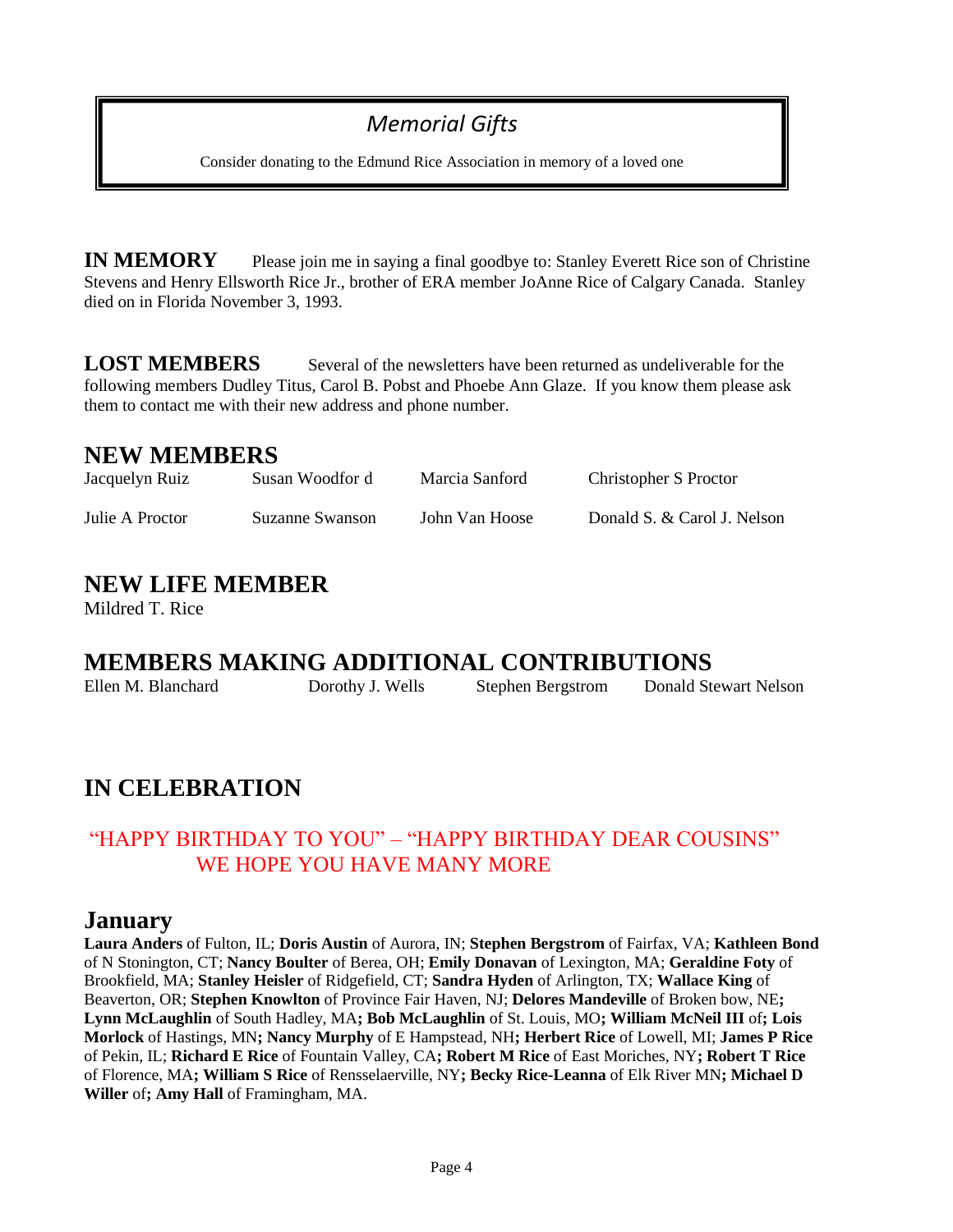## **February**

**David Alcorn** of Worcester, MA; **Peter Andrew Bundgard** of Washington, MS; **Mary Ann Carney** of Wilbraham, MA; **Mary Cole** of Seattle, WA; **Anne DiBuono** of Hubbardston, MA; **William R Drury** of Virginia Beach, VA; **Stephen Frazel** of Stow, MA; **James Fullerton** of Bonita Springs, FL; **Christine Graham** of Provo, UT; **Pamela Harrison** of Chicago, IL; **Bonnie Johnson** of Mebane, NC; **Fred Joslin** of Glastonbury, CT; **William H Paeth** of Cedar Rapids, IA; **Lawrence F Peters** of York Harbor, ME; **Charles V Peterson** of Savage, MN; **George L Rice Jr** of Wayland, MA; **John W Rice III** of Bend, OR; **R Craig Rice** of Waterman, IL; **Karen Roop** of Concord, MA; **Joan E Schacht** of St. Louis, MO; **David LG Smith** of Dartmouth, CANADA; **David Staublin** of Rockford, MI; **S Craig Tally** of Joplin, MO; **Helen Taylor** of Glassboro, NJ; **Janice Vanlysel** of Madison, WI; **Wendolin Wesen** of Gross Point Woods, MI; **Andrea Wetzstein** of Laughlin, NV **Elizabeth Reid** of New York , NY; **Carol Nelson** of Williamsburg, VA.

### **March**

**Peggy Brown** of Maynard, MA; **Michael Dalton** of San Antonio, TX; **Colin Fairn** of Ontario, CANADA; **Alison Goeller** St. Hilaire, D'Ozilhan; **Beatrice Hites** of Douglasville, GA; **Lorraine Jacobs** of East Hartford, CT; **Col George W King** of Williamsburg, VA; **Martha McLaughlin** of St. Louis, MO; **Hope Pobst** of Barre, MA; **Marilyn J Powers** of Wilbraham, MA; **Barbara J Rice** of Florissant, MO; **Douglas J Rice** of Rochester, NY; **Michael A Rice** of Wakefield, RI; **Stephen J Rice** of Philadelphia, PA; **William J Rice Sr** of Johnson City, IL; **William S Rice** of Ormond Beach, FL; **Christine M Rios** of Murrieta, CA; **Stephen Seiple** of Hilliard, OH; **Patricia Stithem** of Clinton, AR; **Kathryn Ripke** of Minneapolis, MN; **Susan Kuzmak** of Alberta, CANADA; **Diana Hageboeck** of Wayzata, MN.

## **ERA Database**

Our computer database has been and will continue to be essential for DNA studies for Edmund Rice descendants and the descendants of other early Sudbury families. We need your continuing support. If you have not submitted your family line to us, why wait any longer? Have Questions? Contact our Historian at: *[gking5 @ cox.net](mailto:gking5@cox.net)*

## **Nine-Generation Rice Database Available on CD**

Your Board of Directors (BoD) agreed that we would offer the nine-generation report and database to our members (only). The BoD approved a charge of \$10 plus \$5 shipping and handling postpaid for a CD-ROM containing both documents. Please order from the Treasurer by sending a request for the CD-ROM, your name and mailing address and a check or money order for \$15 to:

> Michael Rice 201 Old Post Rd Wakefield, RI 02879-3908

The BoD placed three caveats on the distribution of these documents:

- 1) The information is copyrighted by the Edmund Rice (1638) Association and is restricted to the personal use of association members.
- 2) The CDs will be available only to Association members who agree to its terms of use.
- 3) The Association master database is an ongoing effort through September 2015. If you find any documentable errors, please let us know!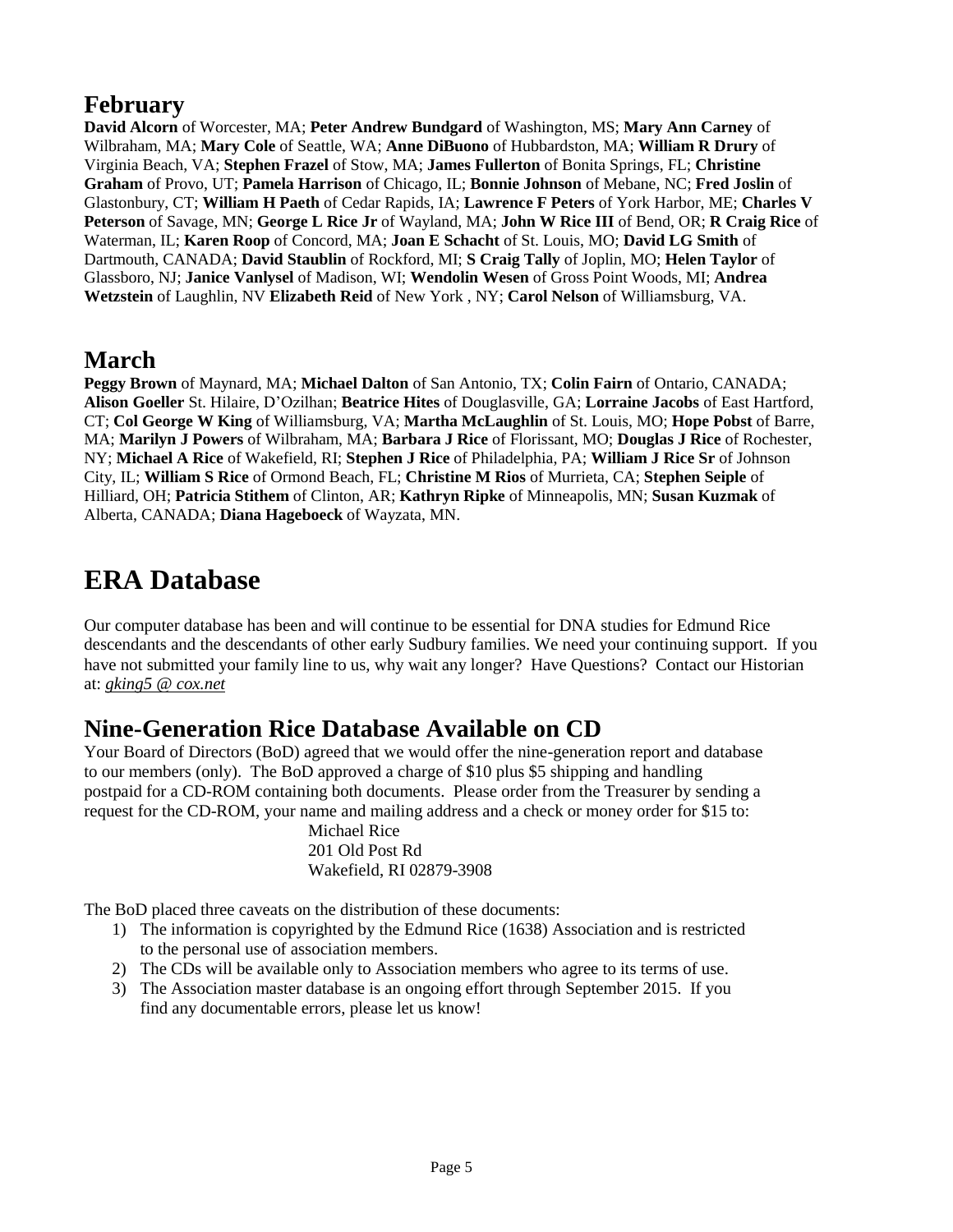#### **When did Edmund Rice Arrive in America?** *By Michael A. Rice*

We've long assumed that Edmund Rice and his family arrived in Massachusetts Bay Colony sometime during the year of 1638. Indeed, the name of our Association proudly proclaims the year of 1638 for Edmund's arrival, as do both the Edmund Rice home site and cemetery markers erected over a century ago by the ERA. But just how do we know this to be true given that no mention of Edmund or any of his direct family members has ever been found among the passenger manifests of any of the immigrant ships crossing the Atlantic during the period of the Great Puritan Migration (1621-1640)? The answer lies partly in civil and religious records that do exist in England and in Massachusetts, and partly with the circumstances of these records when they *do* appear.

The first published information about Edmund's arrival in America can be found in Ward's 1858 genealogy of the Rice family in which he stated that, "Edmund Rice came from Barkhamsted (sic), in the county of Hertfordshire, in England, and settled in Sudbury, Mass., in 1638 or 9..."<sup>1</sup> This statement originated from Ward's direct reliance upon the last record of Edmund being in England, which is the 13 March 1637/38, baptism of his son Joseph at St. Peter's Church in Berkhamsted<sup>2</sup> and his first appearance in the records of Massachusetts, which is a notation in the Township Book of Sudbury prior to 4 April 1639 in which he was already serving as a selectman and surveyor<sup>3</sup>. So, Ward was quite faithful in his reading of the actual available records and he reported the migration date to be sometime within the 13 month window between the dates in the two records.

Historian Sumner Chilton Powell in his 1964 Pulitzer Prize winning *Puritan Village: The Formation of a New England Town* made the statement, "When the Goodnows, the Noyeses, and the Rices landed in Watertown about 1637-1638, they found, indeed, a 'select society,' and a vigorous spirit of dissent." <sup>4</sup> This is a curiously specific statement about the time and place of the Rice family arrival given the lack of any specific travel records. Throughout his book by using a vast number of public documents from Sudbury showed that the Goodnow, Noyes and Rice families were extremely close in their political alliances and interpersonal connections. Undoubtedly, Powell was speculating that the political alliances of these three families that were so prominent in Sudbury predated their residence back to Watertown where both Peter Noyes and the Goodnows were known to reside. However, the 6 September 1638 Petition to form Sudbury named Watertown residents Brian Pendleton, Peter Noyes, and Rev. Edmund Brown, but other unnamed petitioners were included as "and Company" in the petition, so Edmund Rice *may* have participated.<sup>5</sup>

Based upon Powell's assumption that Edmund Rice and the other prominent Sudbury founding families resided in Watertown former ERA Historian Corinne McLaughlin Snow expanded upon the idea of Edmund Rice's alliance with the Noyeses and the Goodnows by providing a speculative account of the Rice family's departure from Southampton Harbor and their voyage to Watertown aboard the *Confidence,* a ship of 200 tons that sailed from Southampton in early Spring of 1638<sup>6</sup> captained by John Jobson that arrived in Boston on 24 April 1638.<sup>7</sup> Many of these Watertown residents who were original founders of Sudbury, including Peter Noyes, Thomas Goodnow, Edmund Goodnow, John Goodnow, Walter Haine, and John Bent, can be found in the passenger manifest of the *Confidence*. However, as previously noted, none of the Rice family can be found anywhere on this ship's manifest. The Rices may have been on the ship with assumed names as has been documented to happen to prominent Puritans seeking anonymity, but this is not very likely. <sup>8</sup>

The fact that the *Confidence* arrived in Boston on 24 April 1638 a mere 42 days after the baptism of Joseph Rice in Berkhamsted further calls into question the likelihood of Edmund and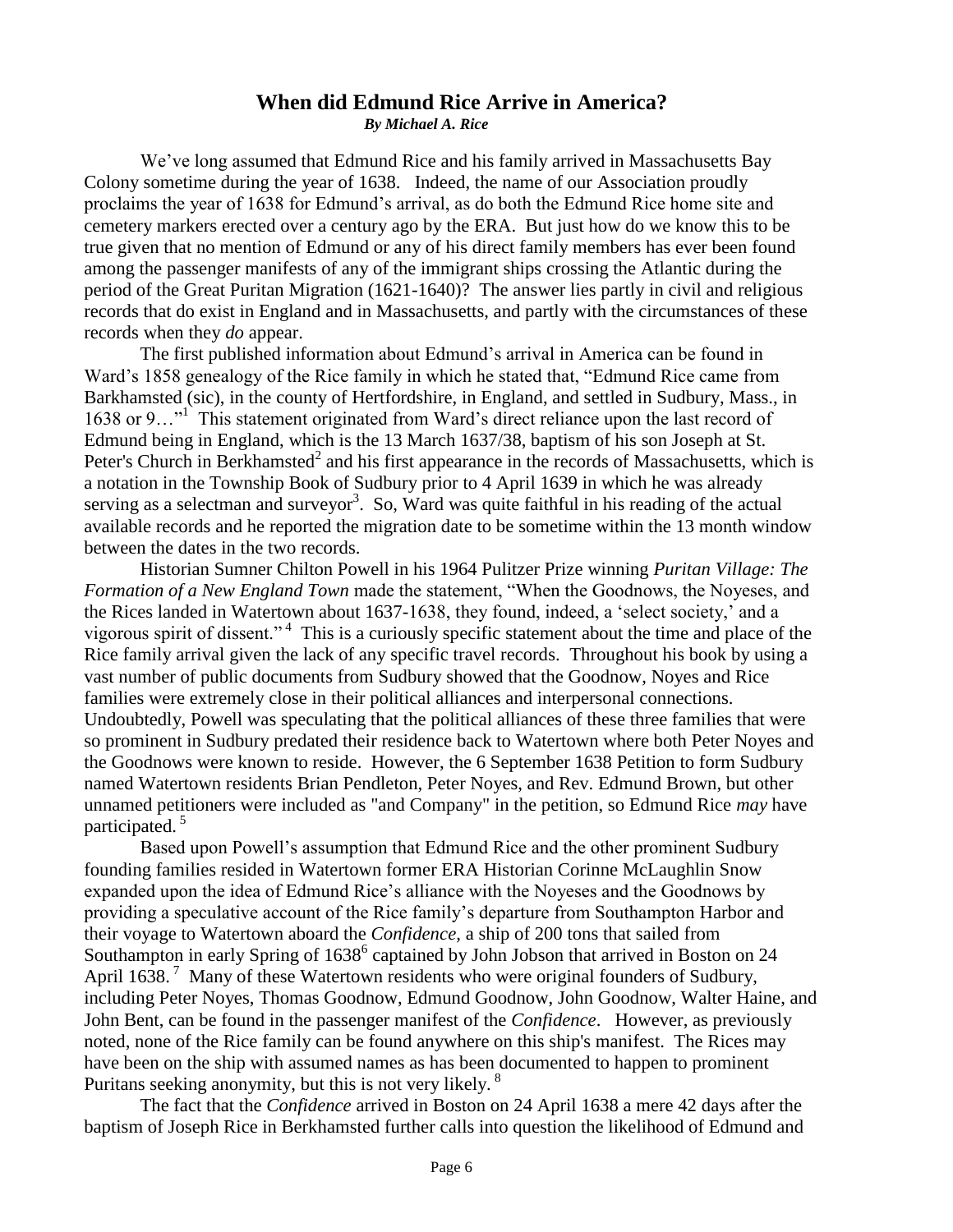his family being on board as the time period of travel would have been unusually short. According to David Cressy's analysis of 44 ships logs, the passage from England to America took a considerable amount of time.<sup>9</sup>

No one could say how long the voyage would take. Everything depended upon the unpredictable Atlantic weather and the success of the ship and crew in contending with it. Fiveweek passages were recorded, but such speedy crossings were remarkable. Eight to twelve weeks were more usual, with average passage taking ten and a half weeks.<sup>10</sup>

Additional travel time from inland Berkhamsted to Southampton Harbor some 80 miles (130km) distant with family and possessions would add several additional days time as would the inevitable delays associated with the voyage preparations:

Delay was endemic to the start of an ocean voyage. Almost every migrant group was resigned to a period of waiting – waiting for instructions from the ship's owners or undertakers, clearance by customs officials and searchers, approval of harbor authorities, the gathering of a protective convoy, and above all, waiting for a favorable wind. The time called for saints to talk of patience, and for others to divert themselves as best they could. During the 1630s, when a regular traffic ferried emigrants to New England, at least three or four weeks elapsed between passengers' first coming aboard and the ship's departure.

Assuming a week's travel overland from Berkhamsted, another two weeks or so waiting to depart and an average ten and a half weeks at sea, this amounts to some 94 days of travel time, suggesting that the 42 days between Joseph Rice's baptism and the arrival of the *Confidence* in Boston may reasonably rule out the likelihood of the Rice family being on that particular ship.

Although Edmund Rice probably did not travel aboard the *Confidence* with Noyeses, the Goodnows and the others eventually bound for Watertown, it is never-the-less likely that he and his family did indeed travel during the summer or fall voyage season of 1638 on some other unknown ship. In the first document that conclusively shows Edmund in Massachusetts, Edmund was serving simultaneously as a selectman and a land surveyor in Sudbury prior to 4 April 1639.<sup>11</sup> The document is an undated town ordinance that is very likely to have been promulgated sometime in late March 1638/39 based on the context of the ordinance text. Important to the context of the ordinance is that March 25 was the first day of the year in the Annunciation Style calendar then in use among the English, and the late winter period within what we now consider the new year is the time in which field preparations were usually made for the spring planting season. The ordinance text reads as follows:

It is ordered and agreed that everyman within the towne that hath any land ly in any generall field that they shall make all such fences that apertayne to the field and sufficient; by the 4th of Aprill in this yeare and if any man shall fayle herein after the warnings given by the surveyors apoynted for that purpose or such time that they shall apoynt the persons so offending shall forfeit for every default 5 shillings. Edmund Rice and Robert Darnell for the north field; Thomas Goodnow and Andrew Belcher for the south field; We give these men power to levy for all such fines after 7 dayes after every default. Signed, Brian Pendleton, Peter Noyes, Walter Hayme, Edmund Rice. It is also known that winter crossings of the Atlantic were hazardous, and thus rare. Cressy explains using the words of Captain Fitz-John Winthrop as follows:

Springtime was the favored time of departure. As Fitz-John Winthop later explained, 'It will be difficult to adventure upon the coast of New England if delayed after August, and then it must be deferred till February or the beginning of March.' Like the earlier explorers, most migrants made their first direct acquaintance with New England in high summer.<sup>12</sup>

From the Sudbury ordinance text we know that Edmund and his family were already residing in town by March 1638/39 and that voyages departing England after August were exceedingly rare due to the hazards, it can be concluded with reasonable confidence that Edmund Rice and his family most likely did arrive in Massachusetts during the summer or early fall sea voyage season of 1638.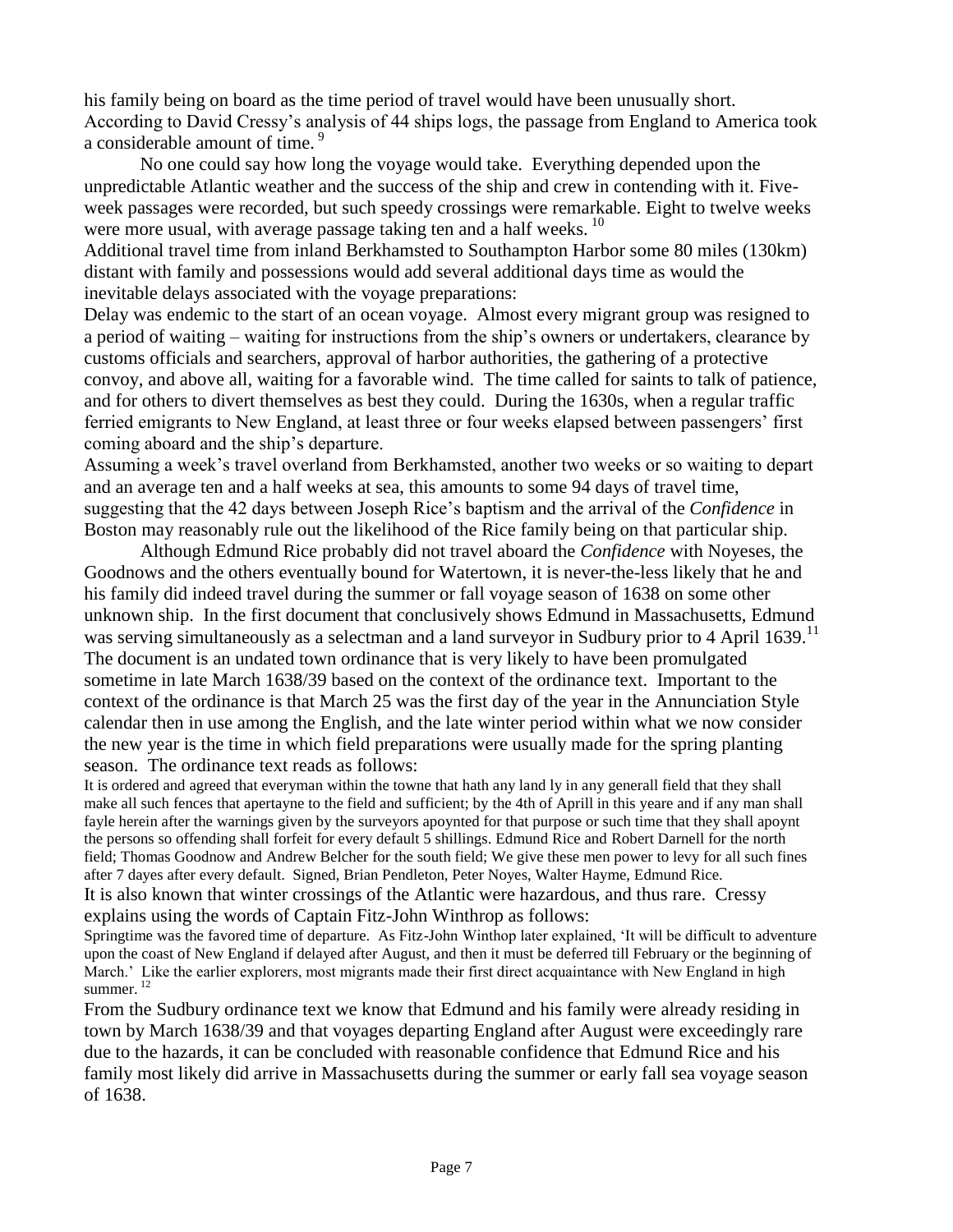<sup>1</sup> p. 1 In: Ward, Andrew Henshaw. (1858). *A Genealogical History of the Rice Family: Descendants of Deacon Edmund Rice.* C. Benjamin Richardson Publisher, Boston. 379pp.

2 Parish Register, St. Peter's Church, Berkhamsted, Hertfordshire.

<sup>3</sup>Record #139 Town Ordinance, Township Book, Sudbury Massachusetts (see: https://sudbury.ma.us/archives/) 4 p. 74 In: Powell, Sumner Chilton. (1963). *Puritan Village: The Formation of a New England Town.* Wesleyan University Press, Middletown, CT 215pp. ISBN 0-8195-6014-6

 $5p. 238$  In: Shurtleff, Nathaniel B. (ed.) (1853). Records of the Governor and Company of the Massachusetts Bay in New England, Vol. 1, 1628-1641. Press of William White, Boston.

6 Snow, Corinne M. (1980). *The Deacons.* Harmon Associates Publishing, Delmar, NY 12054 USA. 257pp. Library of Congress #80-83205

7 Immigrant Ship Transcribers Guild. (1999). *Confidence*, Arrived Boston 24 April 1638 (see: http://immigrantships.net/1600/confidence380424.html)

<sup>8</sup>Note: For example, the famed Puritan dissident Rev. Thomas Shepard was aboard the ship *Defence* in 1635 with his family and kin, but according to his own journal traveling under an assumed name. See: pp. 57-60. In: Shepard,

Thomas. (1972) *God's Plot: The Paradoxes of Puritan Piety, Being the Autobiography and Journal of Thomas Shepard*, edited with introduction by Michael McGiffert, University of Massachusetts Press, Amherst.

9 p. 155 In: Cressy, David. (1987). *Coming Over: Migration and Communication between England and New England in the Seventeenth Century.* Chapter 6 'The vast and furious ocean,' Cambridge University Press. ISBN 0-521- 33850-6

<sup>10</sup>p.. 152 In: Cressy, David. (1987). *op.cit.*

<sup>11</sup>Record #139 Sudbury Town Ordinance (1639). *ibid.* 

<sup>12</sup>p. 156 In: Cressy, David. (1987). *op.cit.*

#### *The Enigmatic 1638 Marriage of Mary Rice and Thomas Axtell in Hertfordshire*

John F. Chandler, Michael A. Rice, Robert V. Rice, and George W. King

Ever since the English church records were found specifying the baptisms of Edmund Rice's children in Stanstead and Berkhamstead, we have been faced with two genealogical puzzles. One is the mismatch between his son Edward and the baptism showing the son's name as Edmund (which we resolve by assuming either a clerical error or a misunderstanding in the parish records), and the other is the fact that one of the children cannot be accounted for either by a burial (as in the case of Daniel, born and died in 1632) or by arrival with Edmund in Massachusetts. The missing child is the first-born, Mary, baptized in 1619.

If you turn to the ERA database (available on CD and also on line), you can see the status of the Mary puzzle as of last year: she was presumed to have died before Edmund emigrated, even though no burial record was known, because no other record of her was known either. We had received a report that claimed she married Thomas Axtell (another early Sudbury settler), and the supporting evidence was a marriage license supposedly issued in their names by the Archdeaconry of Saint Albans, a town about 15 km (9 miles) from Berkhamstead. If true, this would be a major breakthrough, since Thomas did indeed arrive in Sudbury with a wife named Mary and two children who had been baptized in Berkhamstead, and Mary survived him and went on to have other children by her second husband, John Maynard. However, some inquiries at this point led to a report that the Saint Albans Archdeaconry records no longer exist or cannot be found, and so we regretfully left the matter as an unconfirmed rumor.

However, we can now report a new development: although the original records are still unavailable, it turns out that they were translated from Latin and published over a century ago! (We might in fact wonder if the records were lost or misfiled as a direct result of that project to make them more accessible, but that's all in the past.) These records were published serially, along with many other types of records, in a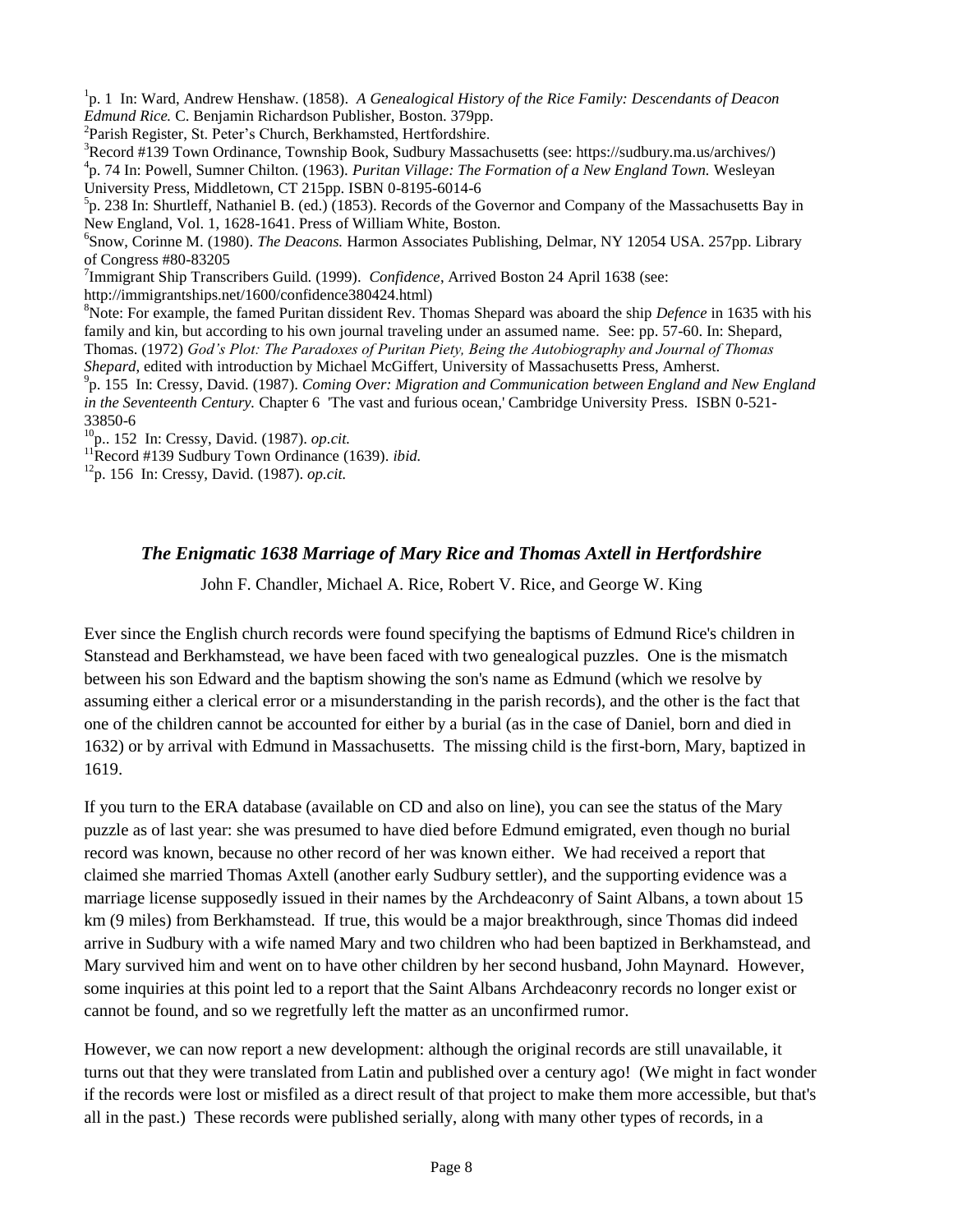periodical called the *Herts Genealogist and Antiquary*, which is available on-line in both Google Books and the Internet Archive. The work of translating and publishing appears to have been done very carefully, and so we can with some confidence quote the relevant passage (from p. 216 of vol. 1):

#### *[1638] Oct. 10 Tho. Axtell of Bushy, bachr and Mary Rice, maiden.*

These records were rather formulaic, and so the basic information is nearly the same in every case: the date of the license and the name, condition, and home town of each party. However, in this particular record, the home town of Mary Rice is not stated, and so we are left to assume she lived at Saint Albans, since why else would the clerk omit that information? To put this all in context for those who don't live in Hertfordshire, note that Berkhamstead is situated on the western edge of the county, while Saint Albans is near the center, and Bushey is on the southern edge, about 19 km (11 miles) from Berkhamstead and 13 km (8 miles) from Saint Albans. The time context is also interesting: this license was issued after (but not long after) Edmund Rice must have left Hertfordshire to catch the fair-weather sailing season of 1638.

So is this finally the answer to our genealogical puzzle? Did Edmund's daughter Mary come to New England just a few years after Edmund? Maybe. There is a complication to the story. We know that "our" Mary had a cousin also named Mary Rice, just a few years older, born in 1615. This other Mary was the daughter of Elizabeth Frost (Thomasine's sister) and Henry Rice (very likely Edmund's brother), making her most likely a double cousin. Indeed, Henry's family shows many parallels with Edmund's beyond the fact that they married sisters. Four of the five names bestowed on Henry's children were also given to Edmund's; one child's burial is on record in each family; both families moved to Berkhamstead about 1626 and later to the New World (in Henry's case, it was his widow and her second husband, Philemon Whale, who moved); and, in particular, both Marys are unaccounted for by any known postbaptism parish records. The parallels extend even to New England, since both families settled in Sudbury, and, when Thomas Axtell died in 1646, his estate was jointly appraised by Edmund Rice, Edmund's son Edward, and Philemon Whale.

In other words, both Marys, if still alive in 1638, would likely have been living in Hertfordshire, and both were represented in the financial affairs in the closing of Thomas Axtell's estate in Sudbury. The fact that Edmund Rice had sold land to Thomas when the latter emigrated to Massachusetts could be attributed just as easily to an uncle-niece relationship as to a father-daughter one, and the fact that Philemon Whale didn't sell land to Thomas is easily understood because the Whales came over about the same time as the Axtells, around 1643, perhaps even on the same ship (but the precise times of their immigration are not known). Some additional circumstantial evidence may be relevant, though ambiguous: the children of the Axtells known from the Berkhamstead records were named Mary and Henry, the latter being also the name of the eldest sibling of each of the Mary Rices and of the father of the elder one. Further, the Massachusetts records show the birth of another Axtell child in Sudbury, named either Mary (unlikely) or Lydia, depending on which record is consulted (Lydia being also the name of Edmund's second daughter).

Another intriguing but tenuous clue may lie in the probate records of Edmund Rice himself. On page 3 of Ward's 1858 genealogy of the Rice family, the details of Edmund's probate records of 1663 are discussed (original document held in the Massachusetts Commonwealth Archives, File Index #18696, Middlesex County). A supplementary document with crossed out but readable text shows proposed monetary amounts for division of his estate among "eight eldest children" (i.e. living children by Thomasine) and two youngest (i.e. children by the widow Mercy) for a total of ten. It is known through the baptism records that Edmund and Thomasine had ten children with their son Daniel known to be deceased through a Berkhamsted burial record. Edmund's two daughters by his second wife Mercy are accounted for in the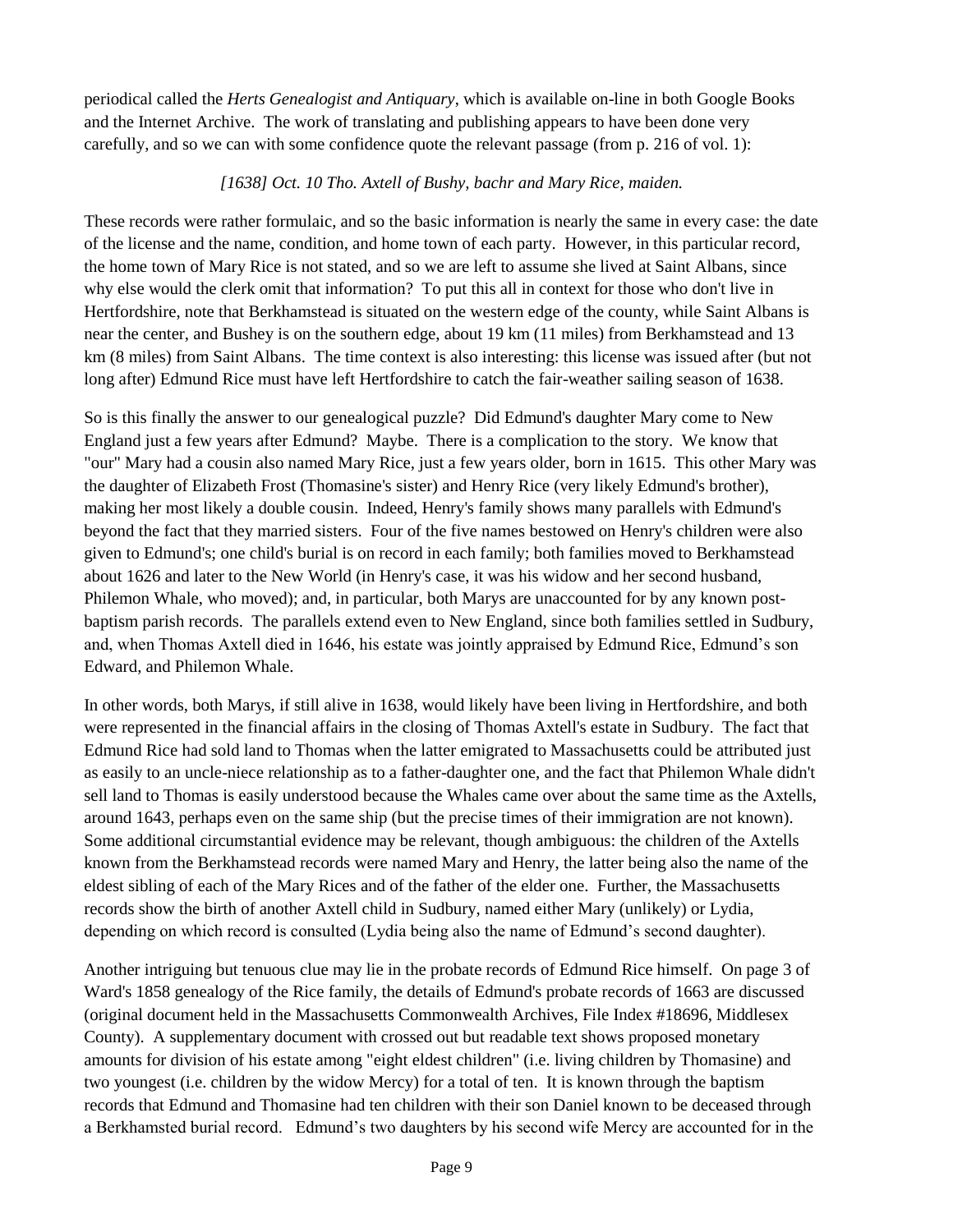total, suggesting that Edmund's daughter Mary may not have been alive at the time, with the time and place of her death unknown. However, even this evidence of an 11-way distribution of assets among Mercy Brigham Rice and the ten living children is muddied by the existence of a second crossed out distribution proposal showing 12 equal shares, with Mercy receiving 3 shares, thus leaving only 9 shares for the children. Since the eldest child would be entitled to a double share, that would signify only 8 children, clearly at odds with the known set of progeny, unless the 3 shares allocated to Mercy were intended to cover her two (very young) daughters as well as herself. Ordinarily, a widow was entitled to a third of the estate, but an ordinary widow's heirs would be her deceased husband's children, while Mercy's were her own Brigham and Rice children. In other words, the complicated situation calls into question the usefulness of these probate records for determining the exact number of Edmund's living heirs at the time.

In short, both Marys can make a good case for being Mary Axtell, so we still have the puzzle, and frustratingly, this may be a very difficult puzzle to resolve. Typically a disputed case of identity of this kind might be resolved by examining differences in the DNA of known descendants of Mary Rice Axtell Maynard on the female descendancy line (mtDNA), but unfortunately this method would not work in this instance. Both Mary Rice, the daughter of Edmund, and Mary Rice, the daughter of Henry, would have a common female ancestor in Thomasine Belgrave Frost, the maternal grandmother of both of them, so we would expect the *same* mtDNA results from both Marys, and the puzzle would still stand.

The one new certainty that this marriage record from St. Albans can provide is that the maiden name of Mary Axtell of Sudbury is indeed now known to be Rice. This finding would rule out the long-held speculation that Mary Axtell's maiden name was Starr. However, given the high degree of uncertainty about the parents, the Edmund Rice (1638) Association will not be formally listing Edmund's daughter Mary Rice (1619) as being married to Thomas Axtell within the ERA genealogical database, but instead, providing an analysis of existing data records of each of the two Marys.

## **COME TO THE REUNION!**

Here is a quick notice of this year's reunion. We will be holding our annual meeting and reunion at the Doubletree Hotel in Westborough, MA, on Friday and Saturday, September 23 and 24. The schedule has not been set yet, but among the attractions of Westborough are a number of houses built by Rices and a commemorative marker at the site where four Rice boys were captured by Mohawks in 1704 and carried off to Canada, where their descendants can still be found.

Look for more information in the spring and summer newsletters. Meanwhile, save the dates!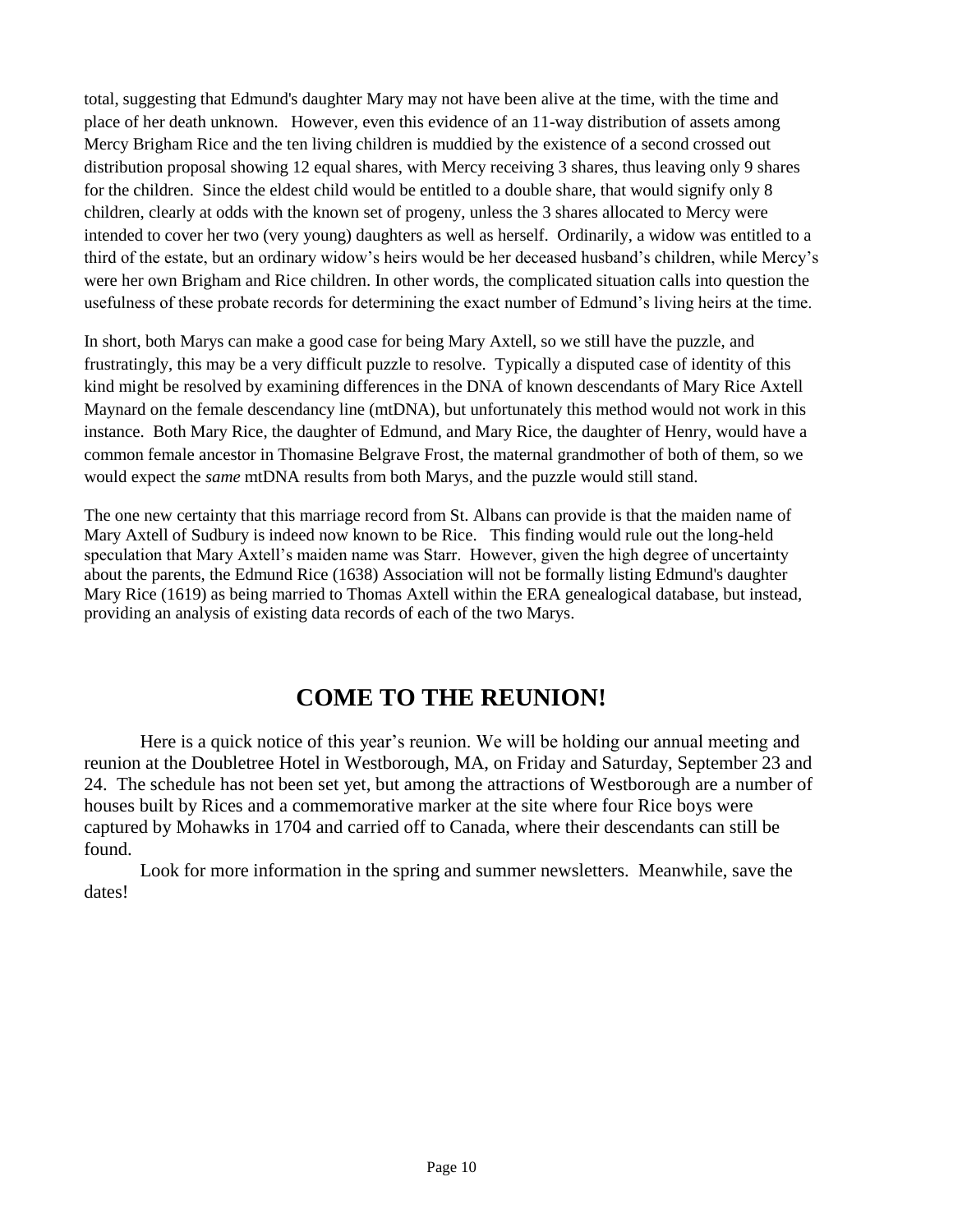### **Rice Books Available**

#### **The Rice Family**, by Andrew Henshaw Ward **[\$5]** 110 pages

Hard-cover reprint. New, unused. A genealogical history of descendants of Deacon Edmund Rice who came from Berkhamstead, England, and settled in Sudbury, Massachusetts, in 1638. 379 pages. Includes a soft-cover supplement (1967) containing additions and corrections.

#### **The Rice Family, Supplement 2 (Part 1) [\$7]** 224 pages

Supplement Number 2 (Part 1) to *The Rice Family*, compiled by Margaret S. Rice (1983). Hard-cover reprint. New, unused. Additional lines of descent through the first eight generations, which were unknown at the time of publication of *The Rice Family* and the 1967 supplement.

#### **The Rice Family, Supplement 2 (Part 2) [\$8]** 720 pages

Supplement Number 2 (Part 1) to *The Rice Family*, compiled by Margaret S. Rice (1985). Hard-cover reprint. New, unused. A continuation of *The Rice Family Supplement 2 (Part 1)* from the ninth generation to the present (1985).

#### **Edmund Rice and His Family** and **We Sought the Wilderness [\$5]** 357 pages

Two manuscripts in one binding. Hard-cover reprint. 1986. New, unused. *Edmund Rice and His Family*, by Elsie Hawes Smith (1938) An historical narrative about the early days of the Rices. Contains much genealogical information, as well as being a charming story. *We Sought the Wilderness*, by Rev. Clayton Rice (1949) An historical narrative based on those Rices who pushed Westward to the prairies after short stays in New Hampshire and Vermont.

**A Genealogical Register of Edmund Rice Descendants [\$15]** 1594 pages, published by the association in 1970. A continuation of A.H. Ward's Rice Family (1858) and the supplement to that book, bring it up to date at the time of publication. *This book is out of print but is available for purchase on CD -* **Association members only.**

Mail your check/money order made payable to: Edmund Rice (1638) Association, Inc. send to:

**Michael A. Rice 201 Old Post Rd Wakefield, RI 02879-3908**

#### **More Books… by our cousins**

**Mildred L. Henschel** is the author of **Lickiss Families and English Ancestors** consists of 292 pages and is spiralbound with laminated covers. It consists of 3 parts: the first is English Ancestors, which includes Rice, Towne, Ball, Boland, Bullard, Mellen, Southworth, Whale, French, Fox, Frost, Moore, and Hancock. The second part starts with Hancock-- Sarah Jane who married the first John Lickiss to come to America and their descendants. The 3rd part consists of other Lickiss families, and includes a Table of Contents and Index. Price is \$45, postage and handling included. Mailing address is: 835 Valentine Dr., Dubuque, IA. 52003-0211

**Timothy L. Sanford** - Searching for the Forgotten War – 1812, Canada and Searching for the Forgotten War -1812, United States of America. These two volumes provide valuable information to those interested in the War of 1812 and those who wish to learn about the people, places, and the battles fought between North American neighbors in the early nineteenth century.

#### *Both books are available on Amazon.com*

**Jane Rice** – Bob Fogg and New Hampshire's Golden Age of Aviation, consists of 220 pages. The book tells the story in words and numerous pictures of Robert S. Fogg, the pioneer who brought aviation to New Hampshire, beginning in 1920. Thomas Emerson Proctor Rice, the author's grandfather, flew in France during World War I and from 1936 to 1938 was a partner in Fogg's Winnipesaukee Air Service. Those interested in aviation history, or the history of Lake Winnipesaukee, N.H. will enjoy the book. Jane would be glad to personalize with any desired inscription. Jane Rice can be reached at PO Box 5, Moultonborough, NH 03254. *Price is \$19.95. The book is available on Amazon.*